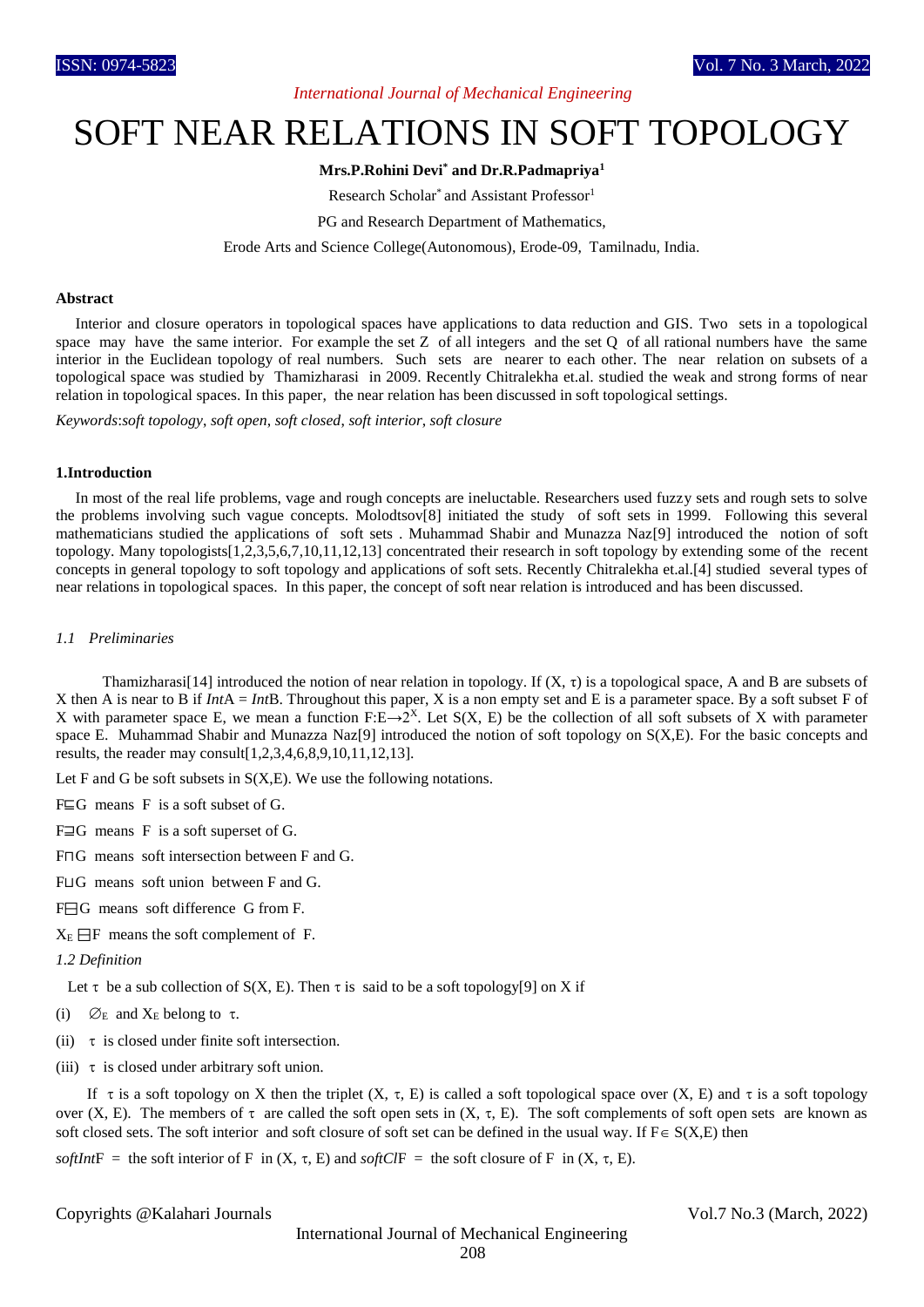Soft nearly open & soft nearly closed sets namely soft regular open, soft regular closed, soft α-open, soft α-closed, soft semi-open, soft semi-closed, soft pre-open, soft pre-closed, soft β-open, soft β-closed, soft b-open, soft b-closed, soft \*b-open, soft \*b-closed, soft b<sup>#</sup>-open, soft b<sup>#</sup>-closed, a soft q-set, a soft p-set, a soft Q-set are defined in[6,7]. The following operators will be used to define the above sets.

 $\lambda(F) = softCl(softIntF).$ 

(F) = *softInt*(*softCl*F).

(F)= *softInt* (*softCl*(*softInt*F)).

(F)= *softCl*(*softInt*(*softCl*F)).

The next lemma, due to Shabir Hussain and Bashir Ahmad[13], gives the parametrized family of topologies induced by a soft topology.

# *1.3 Lemma*

Let  $(X, \tau, E)$  be a soft topological space. Then for each e $\in E$ , the collection of sub sets  $F(e)$  of X,  $F \in \tau$  is a topology on X, denoted by  $\tau_e$ .

The family  $\{\tau_e : e \in E\}$  is called a parametrized family of topologies induced by the soft topology  $\tau$ . The next definition is useful in sequel.

# *1.4 Definition*

A soft set F in a soft topological space  $(X, \tau, E)$  is called

(i) soft regular open if  $F = \mu(F)$  and soft regular closed if  $F = \lambda(F)$ ,

(ii) soft  $\alpha$ -open if  $F \sqsubseteq \gamma(F)$  and soft  $\alpha$ -closed if  $\eta(F) \sqsubseteq F$ ,

(iii) soft semi-open if  $F \sqsubseteq \lambda(F)$  and soft semi-closed if  $\mu(F) \sqsubseteq F$ ,

(iv) soft pre-open if F⊑ $\mu$ (F) and soft pre-closed if  $\lambda$ (F) ⊑F,

(v) soft  $\beta$ -open if  $F \sqsubseteq \eta(F)$  and soft  $\beta$ -closed if  $\gamma(F) \sqsubseteq F$ ,

(vi) soft b-open if  $F ⊆ µ(F) ⊔ \lambda(F)$  and soft b-closed if  $µ(F) ∩ \lambda(F) ⊆ F$ ,

(vii) soft \*b-open if  $F \sqsubseteq \mu(F) \sqcap \lambda(F)$  and soft \*b-closed if  $\mu(F) \sqcup \lambda(F) \sqsubseteq F$ ,

(viii) soft b<sup>#</sup>-open if  $F = \mu(F) \sqcup \lambda(F)$  and soft b<sup>#</sup>-closed if  $\mu(F) \sqcap \lambda(F) = F$ ,

(ix) a soft q-set if  $\mu(F) \subseteq \lambda(F)$ ,

(x) a soft p-set if  $\lambda(F) \sqsubseteq \mu(F)$  and

(xi) a soft Q-set if  $\mu(F) = \lambda(F)$ .

Let  $A \subseteq X$  and  $e \in E$ . The soft set  $A_e$  is called a quasi soft set over X if  $A_e(e) = A$  and  $A_e(\alpha) = \emptyset$  for every  $\alpha \in A_e$  $E\{e\}$ . It is easy to see that every soft point is a quasi soft set. The converse is not true. Let  $QS(\tau_e) = \{A_e: A \in \tau\}$ . Evanzalin[5] has proved some interesting properties of the soft interior and soft closure operators as given in the next lemma.

## *1.5 Lemma*

Let  $(X, \tau, E)$  be a soft topological space with  $QS(\tau_e)$  is contained in  $\tau$  for every  $e \in E$ 

and  $F \in S(X,E)$ . Then for every  $e \in E$ 

(i)  $\text{(} \text{softmax}(\mathbf{F})\text{(e)} = \text{Int}(\mathbf{F}(\mathbf{e})) \text{ and } \text{(} \text{soft} \text{CI}(\mathbf{F})) \text{(e)} = \text{CI}(\mathbf{F}(\mathbf{e})),$ 

- (ii)  $(\lambda(F))(e) = Cl Int(F(e))$  and  $(\mu(F))(e) = Int Cl(F(e))$ ,
- (iii)  $(\gamma(F))(e) = Int \ Cl \ Int(F(e))$  and
- (iv)  $(\eta(F))(e) = Cl Int Cl(F(e)).$

#### **2. Soft near relation**

# *2.1 Definition*

Let F and  $G \in S(X, E)$  and let  $(X, \tau, E)$  be a soft topological space. F is soft near to G if *softInt* F = *softInt* G.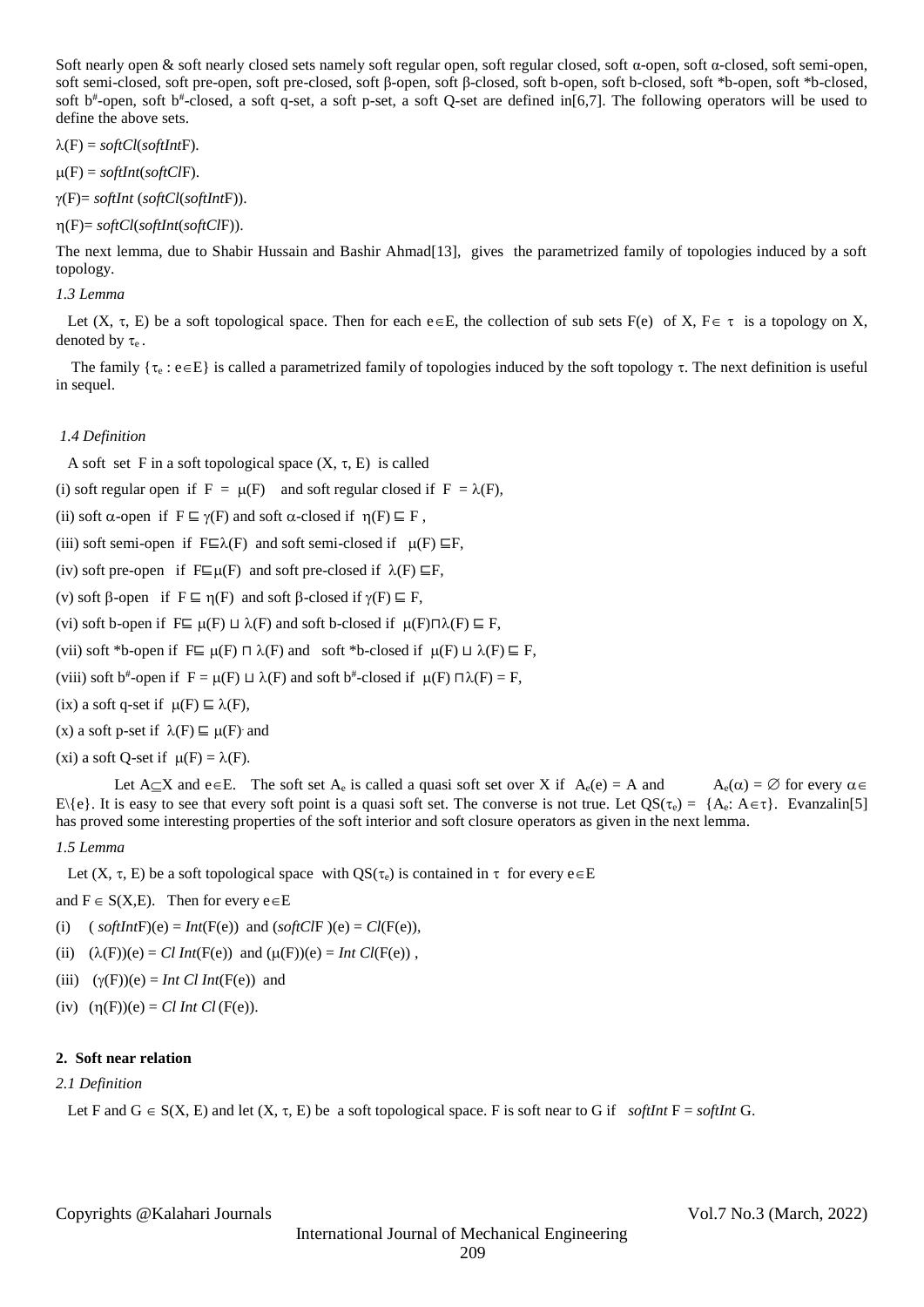Let  $(X, \tau, E)$  be a soft topological space. The relation "is soft near to" is an equivalence relation on the soft sets over  $(X, E)$ . Proof: Let F, G, H be the soft sets over  $(X, E)$ . Since *softInt*  $F =$  *softInt*  $F$ , F is soft near to F so that the relation is reflexive. F is soft near to  $G \implies$  *softInt*  $F =$  *softInt*  $G =$  *softInt*  $F \implies G$  is soft near to F. F is soft near to G and G is soft near to  $H \Rightarrow$  *softInt*  $F =$  *softInt* G and *softInt* G = *softInt* H  $\Rightarrow$  *softInt*  $F =$  *softInt* H

 $\Rightarrow$  F is soft near to H.

The equivalence classes of the relation "is soft near to "are called the soft near classes of the soft subsets over  $(X, E)$ . If F is a soft subset of X then the soft near class of F is *softnear* [F] = {G : F is soft near to G}.

#### *2.3 Proposition*

There is an one-to-one correspondence between soft topology  $\tau$  on X and the collection of soft near classes,

Proof: For any soft open set G in (X, , E) , a soft subset F of X is soft near to G if and only if G= *softInt* F . Conversely every soft subset F of X is soft near to some soft open set . This proves the proposition.

#### *2.4 Proposition*

 $F \in \text{softmax}[G] \Leftrightarrow G \in \text{softmax}[F].$ 

#### *2.5 Proposition*

Let F be a soft subset of X over E.

(i) If F is soft semi-closed then F is soft near to *softCl*F.

(ii) If F is soft  $\beta$ -closed in  $(X, \tau, E)$  then F is soft near to  $\lambda(F)$ .

Proof: Suppose F is soft semi-closed in  $(X, \tau, E)$ . Then *softInt*  $F = \mu(F) = \text{softmax}(\text{softCF})$  that implies F is soft near to *softClF*. This proves (i). Suppose F is soft  $\beta$ -closed in  $(X, \tau, E)$ . Then  $\gamma(F) \subseteq F$  that implies *softInt*  $F \subseteq$  *softInt* (*softCl(softInt*F))  $\subseteq$  *softInt* F so that

*softInt*  $F = \text{softmax}(\text{softCl}(\text{softIntF}))$  that proves that F is soft near to  $\lambda(F)$ . This proves (ii).

#### *2.6 Corollary*

(i) If F is soft regular open or soft  $\alpha$ -closed then F is soft near to *softClF*. (ii) If F is soft pre-closed or soft b-closed or soft  $b^*$ -closed or soft \*b-closed then F is soft near to  $\lambda(F)$ . Proof : Since every soft regular open soft set is soft semi-closed and every soft  $\alpha$ -closed soft set is soft semi-closed, the assertion(i) follows from Proposition 2.5(i). Since soft pre-closed  $\Rightarrow$  soft b-closed  $\Rightarrow$  soft  $\beta$ -closed, since soft  $b^*$ -clod  $\Rightarrow$  soft b-closed  $\Rightarrow$ soft  $\beta$ -closed and since soft \*b-closed  $\Rightarrow$  soft b-closed  $\Rightarrow$ soft  $\beta$ -closed, the assertion (ii) follows from Proposition 2.5(ii).

#### *2.7 Proposition*

Let  $F_1$  be soft near to  $G_1$  and  $F_2$  be soft near to  $G_2$ . Then

### Copyrights @Kalahari Journals Vol.7 No.3 (March, 2022)

International Journal of Mechanical Engineering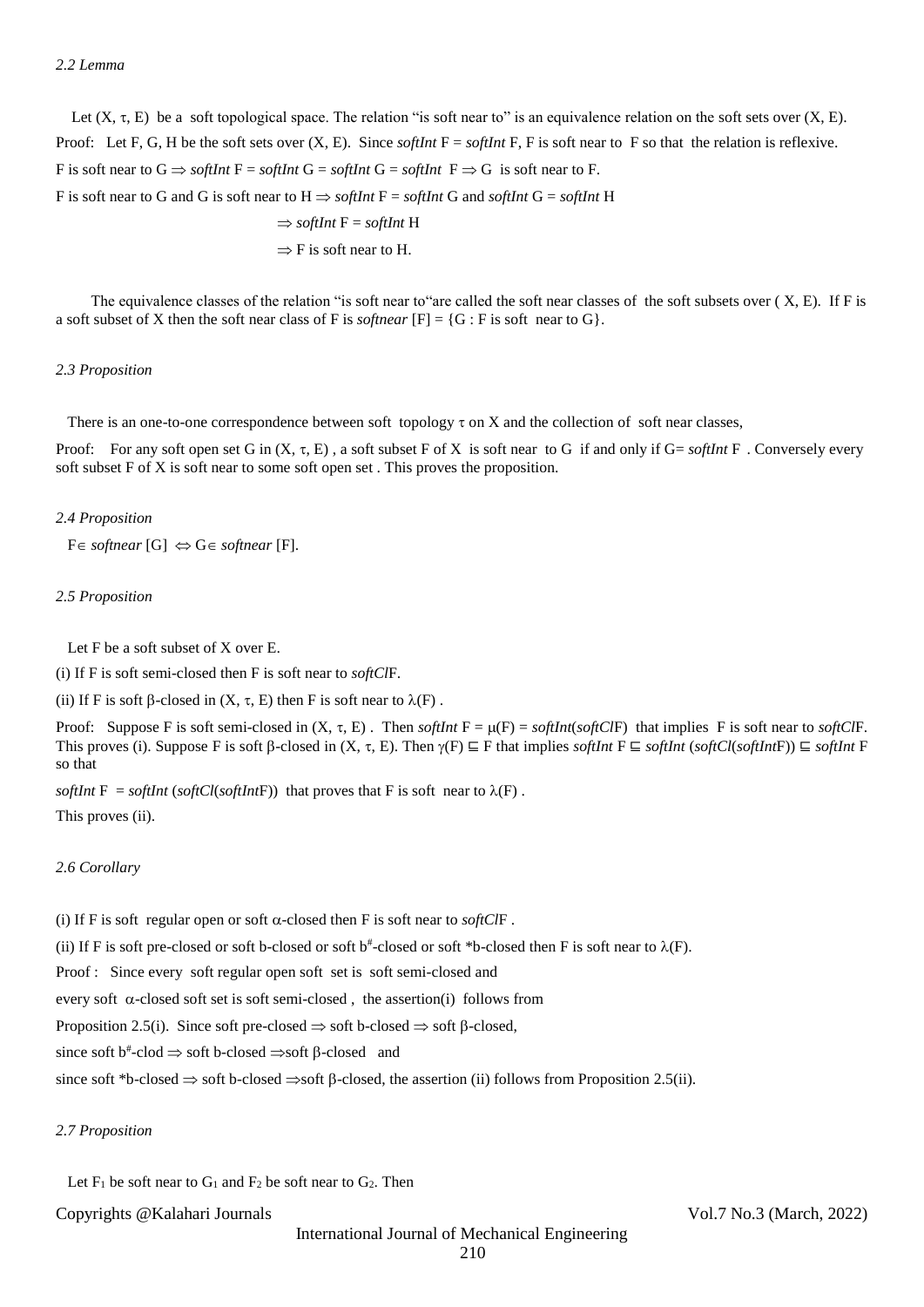#### (i) F<sub>1</sub> $\Pi$ F<sub>2</sub> is soft near to G<sub>1</sub> $\Pi$ G<sub>2</sub> and

#### (ii) F<sub>1</sub> $\Box G_2$  is soft near to  $G_1 \Box F_2$

Proof: Suppose  $F_1$  is soft near to  $G_1$  and  $F_2$  is soft near to  $G_2$ . Then *softInt*  $F_1 =$  *softInt*  $G_1$  and *softInt*  $F_2 =$  *softInt*  $G_2$ . Now  $\text{softmax}(F_1 \sqcap F_2) = \text{softmax}(F_1 \sqcap \text{softmax}(F_2)$  $=$  *softInt*  $G_1 \sqcap$  *softInt*  $G_2 =$  *softInt* ( $G_1 \sqcap G_2$ ) that implies  $F_1 \n \Pi F_2$  is soft near to  $G_1 \n \Pi G_2$ . This proves (i) and the proof for (ii) is analogous.

#### *2.8 Definition*

Let F∈ *softnear* [G]. If F ⊑G then F is called a soft near soft subset of G and if F ⊒G then F is called a soft near soft superset of G.

#### *2.9 Proposition*

F is a soft near soft subset of  $G \Leftrightarrow G$  is a soft near soft super set of F. Proof: F is a soft near soft subset of  $G \Leftrightarrow F \in \mathit{softmax}[G]$  and  $F$ <sup>s</sup> $\sqsubseteq G$ 

$$
\Leftrightarrow
$$
 G  $\in$  *softmax*[F] and G<sup>s</sup>  $\exists$ F

 $\Leftrightarrow$  G is a soft near soft super set of F.

## *2.10 Proposition*

Every soft near soft subset of soft open soft set is soft open.

Proof: Let F be a soft near soft subset of G and G be soft open.

Then  $F \subseteq G =$  *softInt*  $F =$  *softInt* G that implies  $F \subseteq G =$  *softInt*  $G =$  *softInt*  $F$  so that

F= *softInt* F is soft open.

#### *2.11 Proposition*

Let F be soft near soft subset of G. Then F is soft semi-open or soft  $\alpha$ -open according as G is soft semi-open or soft  $\alpha$ -open.

Proof: Suppose G is soft semi open. Then  $G \subseteq \lambda(G)$ . Since G is soft near to F,

*Int*G = *Int*F that implies  $F \subseteq G \subseteq \lambda(G) = softCl(softIntG) = softCl(softIntF)$ . This proves that F is soft semi- open. If G is soft  $\alpha$ open then  $G \sqsubseteq \gamma(G) = \text{softmax}(\text{softmax}(s \text{ of } G \sqcap G))$  that implies  $F \sqsubseteq G \sqsubseteq \gamma(G) = \text{softmax}(\text{softmax}(s \text{ of } G \sqcap G)) = \text{softmax}(\text{softmax}(s \text{ of } G \sqcap G))$ so that proving that F is soft  $\alpha$ -open.

#### *2.12 Corollary*

(i) F is soft semi open  $\Leftrightarrow$  every soft near soft subset of F is soft semi open.

(ii) F is soft  $\alpha$ -open  $\Leftrightarrow$  every soft near soft subset of F is soft  $\alpha$ -open.

#### *2.13 Proposition*

Let F be a soft near soft super set of G. Then F is soft pre closed or soft  $\beta$ -closed according as G is soft pre closed or soft  $\beta$ closed.

Proof: Suppose G is soft pre closed. Then  $\lambda(G) = softCl(softIntG) \subseteq G$ .

Since F is soft near to G, *softInt* G = *softInt* F that implies

 $\lambda(F) = \text{softCl}(\text{soft}F) = \lambda(G) = \text{softCl}(\text{soft}F) \sqsubseteq G \sqsubseteq F$ . This proves that F is soft pre closed. If G is soft  $\beta$ -closed then  $\gamma(G)$ = *softInt* (*softCl*(*softInt*G))  $\subseteq$  G that implies

# Copyrights @Kalahari Journals Vol.7 No.3 (March, 2022)

International Journal of Mechanical Engineering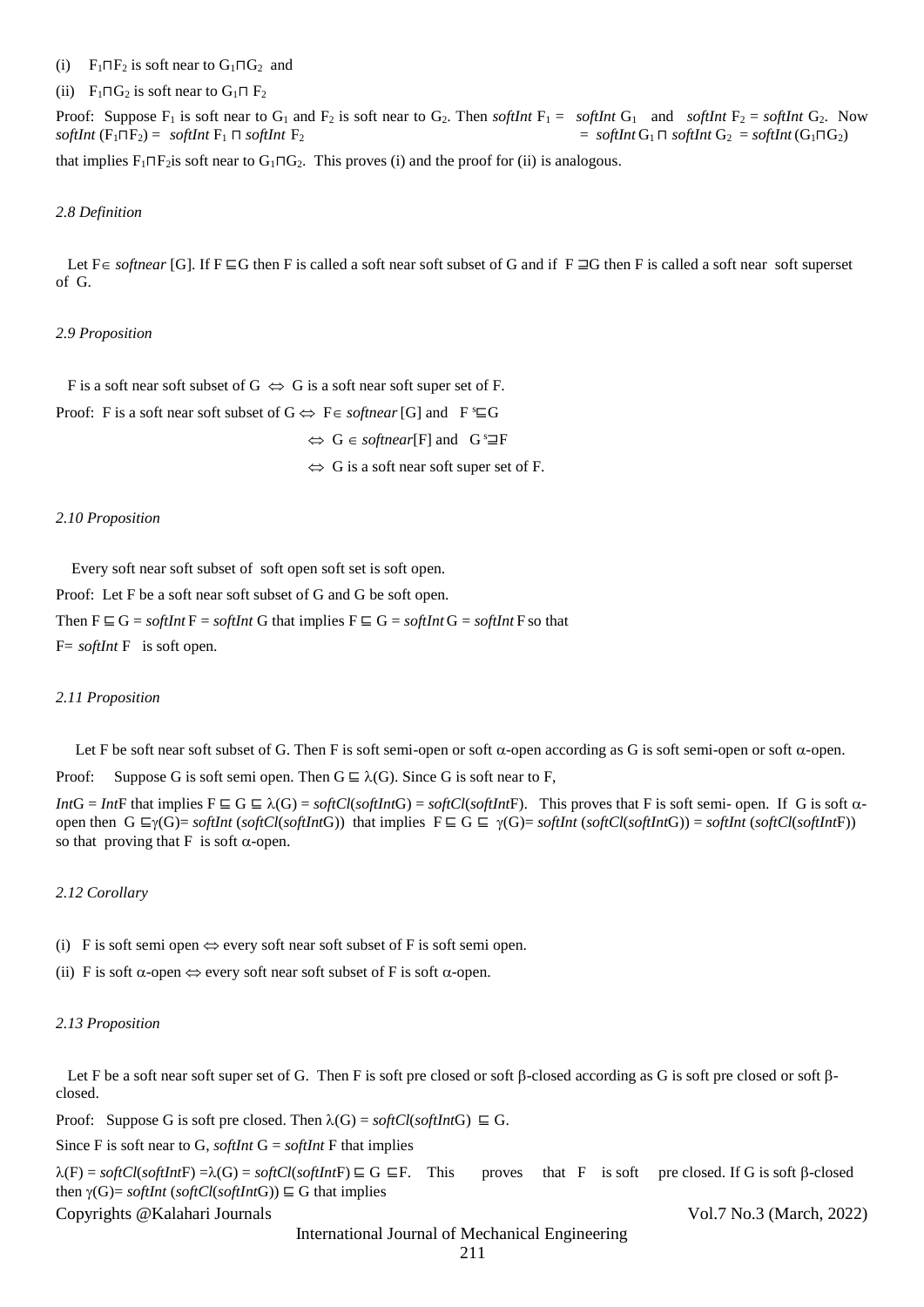# *2.14 Corollary*

(i) F is soft pre closed  $\Leftrightarrow$  every soft near soft super set of F is soft pre closed.

(ii) F is soft  $\beta$ -closed  $\Leftrightarrow$  every soft near soft super set of G is soft  $\beta$ -closed.

# *2.15 Proposition*

Let  $(X, \tau, E)$  be a soft topological space such that  $OS(\tau_e)$  is contained in  $\tau$  for every  $e \in E$  and  $F$ ,  $G \in S(X,E)$ . Then for every  $e \in E$ , F is soft near to G if and only if F(e) is near to G(e) in  $(X, \tau_e)$ .

Proof: F is soft near to G if and only if *softInt* F = *softInt* G. Then by applying Lemma 1.4 we see that F is soft near to G  $\Leftrightarrow$  $(softhnt F)(e) = (softInt G)(e)$ 

$$
\Leftrightarrow Int(F(e)) = Int(G(e))
$$
  

$$
\Leftrightarrow F(e) \text{ is near to } G(e)
$$

*2.16 Lemma*

Let  $(X, \tau, E)$  be a soft topological space such that  $QS(\tau_e)$  is contained in  $\tau$  for every  $e \in E$  and  $A \subseteq X$ . Then for every  $e \in E$ ,  $(s$ *oftInt*  $A_e$  $)(e) = Int A$  and

(*softInt* A<sub>e</sub>)( $\alpha$ ) =  $\varnothing$  for every  $\alpha \neq e$ .

## *2.17 Proposition*

Let  $(X, \tau, E)$  be a soft topological space with  $QS(\tau_e)$  is contained in  $\tau$  for every  $e \in E$  and A, B  $\subseteq X$ . Then for every  $e \in E$ , A<sub>e</sub> is soft near to  $B_e$  if and only if A is near to B in  $(X, \tau_e)$ .

Proof:  $A_e$  is soft near to  $B_e \Leftrightarrow$  (*softInt*  $A_e$ )( $\alpha$ ) =(*softInt*  $B_e$ )( $\alpha$ ) for every  $\alpha$ 

$$
\Leftrightarrow (softInt A_e)(e) = (softInt B_e)(e) \text{ and}
$$
  

$$
(softInt A_e)(\alpha) = (softInt B_e)(\alpha) \text{ for } \alpha \neq e
$$
  

$$
\Leftrightarrow Int A = Int B \text{ and } (softInt A_e)(\alpha) = (softInt B_e)(\alpha) = \emptyset \text{ in } (X, \tau_e) \text{ for } \alpha \neq e
$$
  

$$
\Leftrightarrow A \text{ is near to } B \text{ in } (X, \tau_e).
$$

# *Conclusion*

Soft subsets of a soft topological space are classified by using the soft near relation. This relation is also characterized by using the near relation in topological spaces.

# *References*

- [1] Akbar Tayebi, E. Peyghan and B. Samadi, About soft topological spaces, *J. New Results in Science*, 2( 2013), 60-75.
- [2] Bashir Ahmad and Sabir Hussain, On some structures of soft topology, *Mathematical Sciences,* (2012), 1-7.
- [3] Chang Wang and Yaya Li, Topological Structure of vague soft sets, *Abstract and Applied Analysis*, (2014), 8 pages.
- [4] Chitralekha , M. Anitha and N. Meena , 'Near and closer relations in topology' Malaya journal of matematik, 8(4)(2020), 2169-2172.
- [5] Evanzalin Ebenanjar .P and Thangavelu.P, Between Nearly open sets and Soft Nearly open sets, *Appl. Math. Inf. Sci*. 10(6)(2016), 1-5.
- [6] Kiruthika.M , A new look between soft topology and its induced topologies , Ph.D thesis, Bharathiar university, Coimbatore, TN, India.(2019).
- [7] Kiruthika.M, Thangavelu.P, Soft b<sup>#</sup> open sets, *International Journal of Applied Engineering Research*, 11(1) (2016), 529-532.
- [8] Molodtsov.D , Soft Set Theory First Results, *Computers and Mathematics with Applications*, 37(1999), 19-31.
- [9] Muhammad Shabir & Munazza Naz 2011,' On Soft Topological Spaces', Comput. Math. Appl., 61(2011), 1786-1799.

Copyrights @Kalahari Journals Vol.7 No.3 (March, 2022)